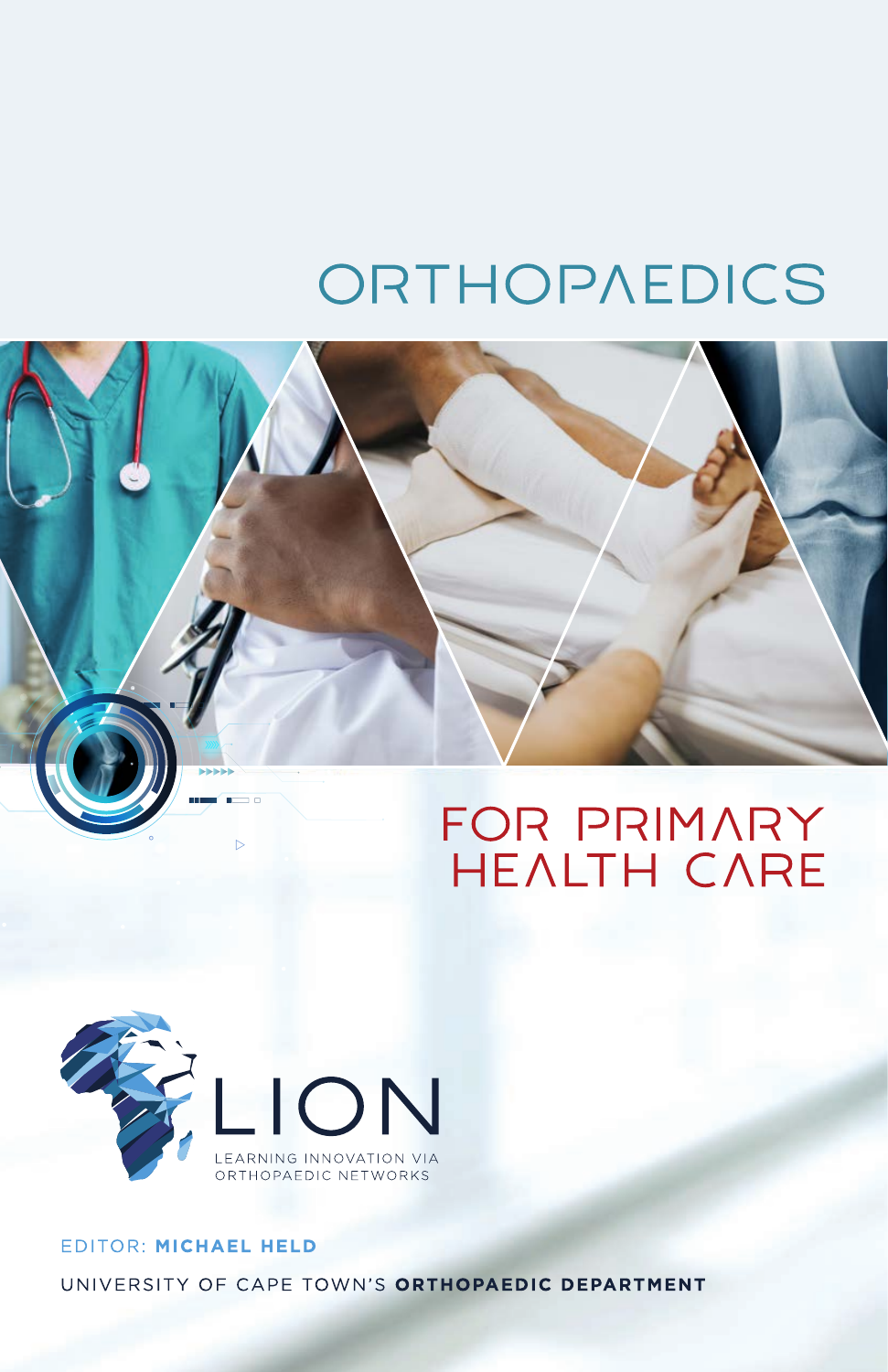# **Wrist ganglions**

# by Neil Kruger, Pieter Jordaan & Duncan McGuire

#### **Learning objectives**

- 1. A ganglion is a benign mass.
- 2. They are usually pain free, but occasionally cause discomfort or pain.
- 3. The diagnosis is clinical.
- 4. If you are not certain of the diagnosis, rather refer or send for further investigations.

# **Definition**

A ganglion is a fluid filled sac whose wall is made up of a lining that has no cells. It usually originates from a joint.

#### **Background**

Wrist ganglions are common, occurring predominantly on the dorsum of the wrist. They vary in size. They may also wax and wane (get bigger and then smaller again). They have been described originating from every joint in the hand, but the most common origin is from the dorsal scapholunate joint.

They may occur volarly where they usually originate from the radiocarpal joint. These are often intimately related to the radial artery.

# **Diagnosis**

The diagnosis is mainly a clinical one.

# **History**

A typical history is of a non-painful mass which may increase and decrease in size over time. Occult ganglions on the dorsum of the wrist are small and usually present with pain on wrist extension. They are

usually not visible due to their small size. Pain is due to impingement or posterior interosseus nerve irritation.

# **Examination**

The mass is well defined, fluctuant, nontender and trans-illuminates. Flexion of the wrist can sometimes unmask a small dorsal wrist ganglion. Wrist movement should be checked and compared to the opposite side. Extension may be slightly decreased depending on the size of the ganglion, but flexion is usually normal.

# **Special investigations**

Investigations are usually unnecessary but, if there is doubt about the diagnosis, an ultrasound or MRI may be performed.

#### **Classification**

The classification is based on location either dorsal or volar.

#### **Management**

#### **Dorsal ganglions**

No treatment is required as ganglions often resolve on their own and are usually asymptomatic except for the cosmetic aspect. Aspiration may be attempted but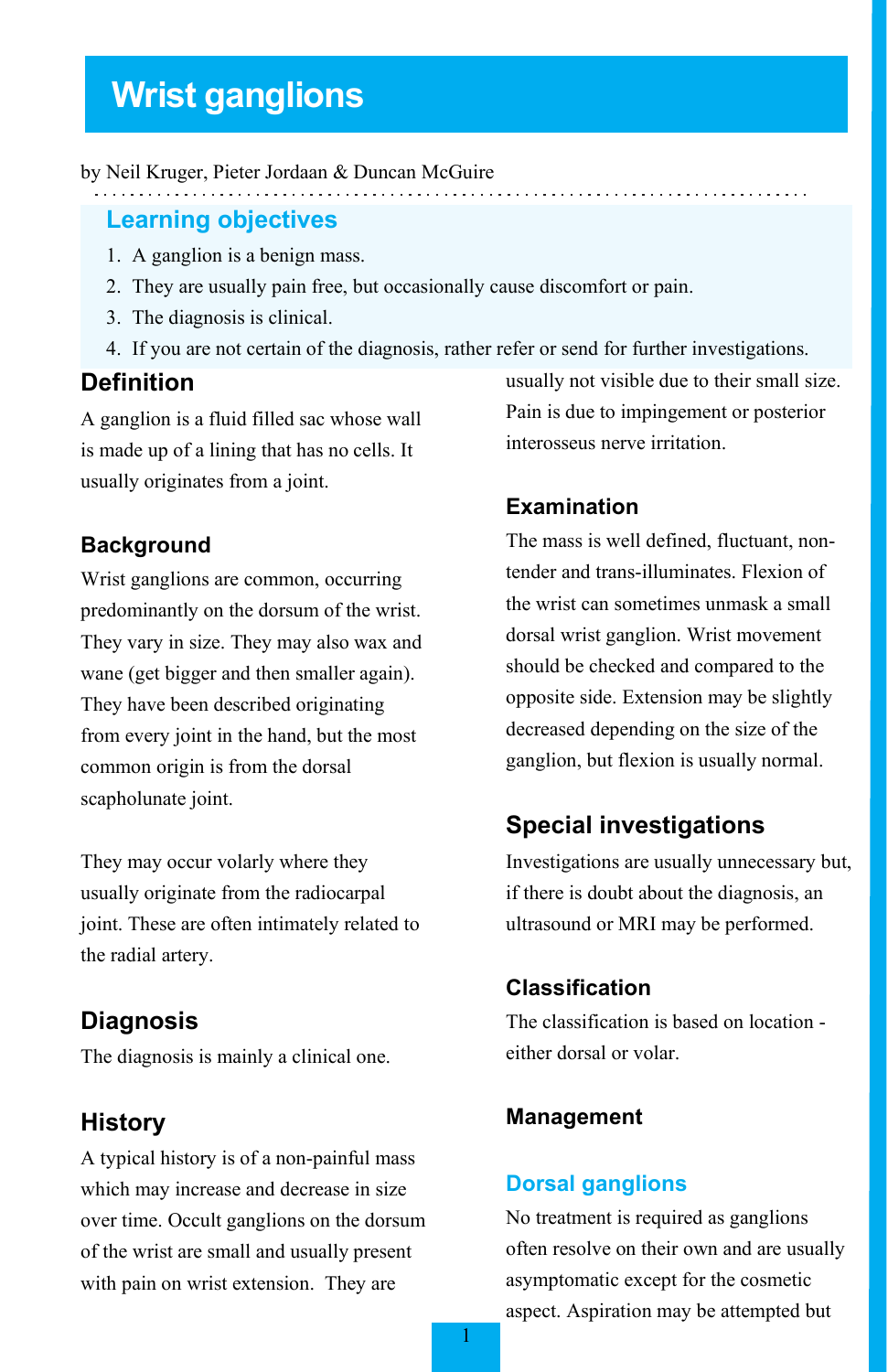the recurrence rate is high. Surgical excision may be done but there is a recurrence rate of around 5%.

# **Volar ganglions**

Again, usually no treatment is required. Aspiration should not be attempted due to the risk of injury to the radial artery. The recurrence rate after excision is about 10%.

# **Complications**

- Recurrence
- **Infection**
- Scarring
- Tendon and arterial injury

#### **Pitfalls**

 If uncertain of the diagnosis, MRI or ultrasound should be performed

# **References**

Hammert WC, Calfee RP, Bozentka DJ, Boyer MI; 2010; ASSH Manual of Hand Surgery; Lippincott, Williams and Wilkins (Wolters Kluwer); Philadelphia, USA.

Miller MD; 2008; Review of Orthopaedics, 5th edition; Elsevier; Philadelphia, USA.

Wolfe SW, Hotchkiss RN, Pederson WC, Kozin SH, Cohen MS; 2017; Green's Operative Hand Surgery, 7th Edition; Elsevier; Philadelphia, USA.

# **Assessment**

A 22-year-old female patient presents with a mass on the dorsum of the wrist that has been there for years, without a history of trauma. Since starting CrossFit, it causes discomfort when she does press-ups. Your most likely diagnosis is:

- A. Scapholunate interosseus ligament tear
- B. Scaphoid fracture
- C. Osteochondroma
- D. Giant cell tumour
- E. Dorsal wrist ganglion

The correct answer is (E), dorsal wrist ganglion.